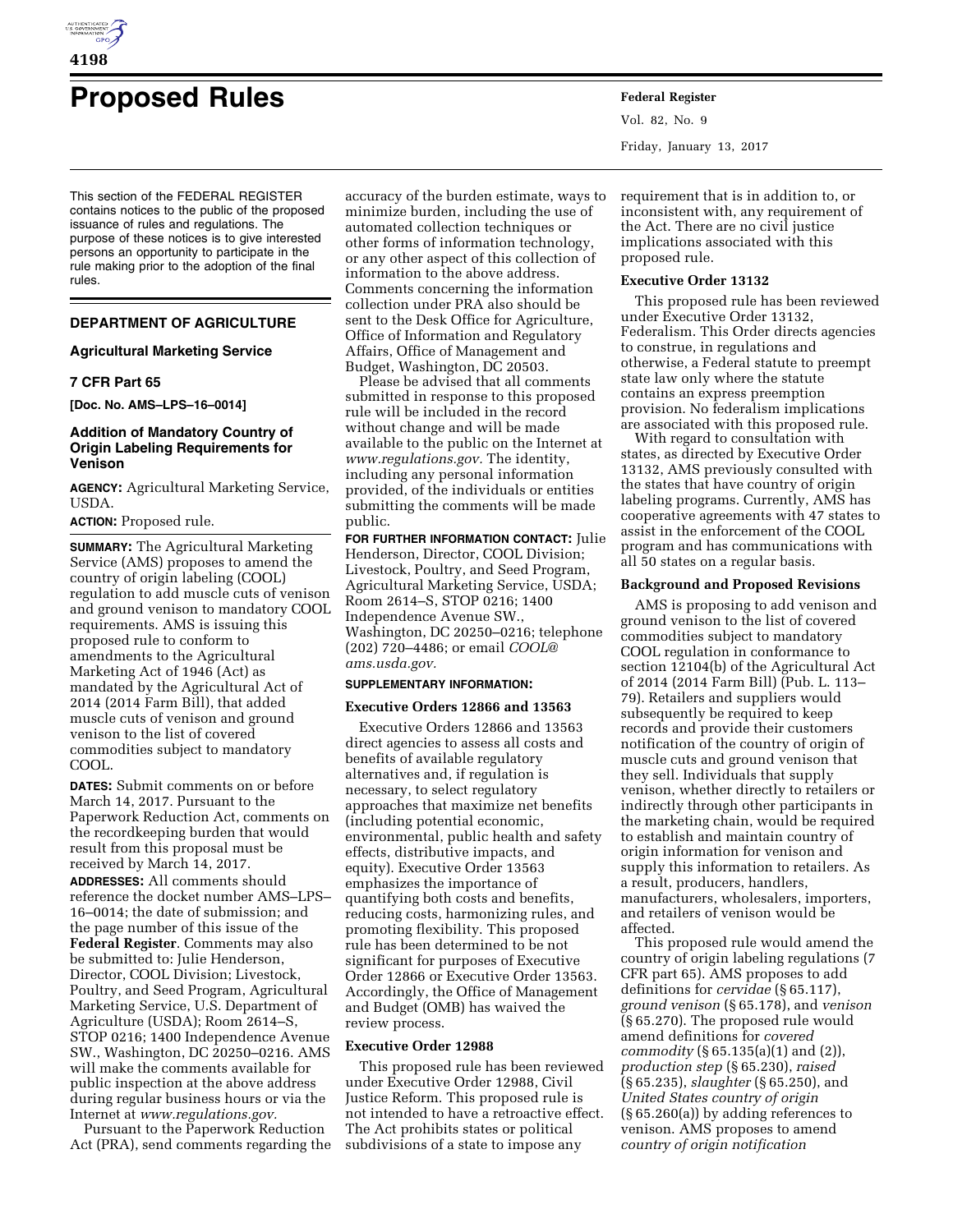(§ 65.300(h)) to add references to ground *Producers*  venison, and *responsibilities of suppliers* (§ 65.500(b)(1)) to include references to venison and cervidae.

Additional administrative changes are necessary to reflect the withdrawal of beef and pork commodities from the COOL regulations as published in the **Federal Register** on March 2, 2016 (81 FR 10761). Therefore, AMS is proposing to amend *production step* (§ 65.230), *raised* (§ 65.235), and *United States country of origin* (§ 65.260) by removing references to *beef* and *pork* from these definitions.

AMS is seeking comments on the aforementioned definitions and requirements. AMS also invites comments concerning potential economic and other effects of this proposed rule.

#### **Initial Regulatory Flexibility Analysis**

Pursuant to the requirements set forth in the Regulatory Flexibility Act (RFA) (5 U.S.C. 601–612), the Administrator of AMS has considered the economic effect of this action on small entities and has determined that this proposed rule will not have a significant economic impact on a substantial number of small entities. The purpose of RFA is to fit regulatory actions to the scale of businesses subject to such actions in order that small businesses will not be unduly burdened.

### *Venison Industry*

In general, the supply chain for venison and ground venison consists of: Producers (ranchers); slaughterhouses, processors, importers, wholesalers, and distributors (intermediary firms); and retailers. Under this proposed rule, all entities in the supply chain would be affected. Because the venison industry is very small at all levels of the supply chain, the overall impact of this proposed rule would be insignificant. According to the 2014 North American Deer Farmers Association's Venison Council, most venison is sold to restaurants, which are not subject to COOL requirements.

The proposed rule would impose recordkeeping requirements on venison producers and intermediary firms selling venison destined for retail channels. Individual retailers selling venison would also be subject to point of sale labeling and recordkeeping requirements. Each participant in the venison supply chain would bear recordkeeping costs as well as costs associated with modifications to their business practices.

USDA's National Agricultural Statistics Service (NASS) estimated that, in 2012, there were 4,042 deer farms and 1,199 elk farms, totaling 5,241 venison farms, in the U.S. This is a decrease from 7,571 in 2007. Of the venison producers identified in a Texas A&M University 2007 study,<sup>1</sup> 32 percent of survey respondents were breeding and hunting operations and 7 percent were hunting-only operations. Moreover, the trophy-hunting segment of the venison industry represents the primary end market for the breeding stock industry. Breeding and hunting and hunting-only operations are not considered to be producers of venison for consumption that are subject to COOL. Relying on the NASS and Texas A&M data, AMS assumes that 60 percent of the ranches, or 3,144 producers, raise animals for meat consumption. Virtually all venisonproducing operations that would be subject to the amended COOL regulations are small businesses under the criteria established by the Small Business Administration (SBA) [13 CFR 121.201]. SBA defines small agricultural producers as those having annual receipts of less than \$750,000.

While AMS believes that venison producers already maintain birth and raising records on each animal (which may include ear tagging, radio frequency identification devices, and other related means of identification on either an animal or a lot basis) as a normal part of business operations and animal husbandry practices, venison producers may use an affidavit to proclaim where the animals they produce are born and raised, not by individual but for the whole herd. Two factors drive the cost to venison producers to comply with this proposed rule: The time to create the initial affidavit and the time to administer and maintain the affidavit annually. AMS estimates it will take each venison producer 15 minutes (0.25 hours) to create and sign the initial affidavit used to substantiate country of origin claims and carry out the purposes of this regulation. If producers sign an affidavit of country of origin on all animals in the herd, the affidavit will suffice to achieve the purposes of this regulation even if some of the venison produced ultimately is not sold to retail establishments covered by the regulation.

For venison producers, it is assumed that the added work needed to generate an affidavit from an existing recordkeeping system for country of origin is primarily a bookkeeping task. This task may be performed by an independent bookkeeper, or in the case of operations that perform their own bookkeeping, an individual with equivalent skills. The Bureau of Labor Statistics (BLS) publishes wage rates for bookkeepers, accounting, and auditing clerks. In estimating recordkeeping costs, May 2015 wage rates and benefits published by BLS from the National Compensation Survey are used. It is assumed that this wage rate represents the cost for venison producers to hire an independent bookkeeper. In the case of venison producers who currently perform their own bookkeeping, it is assumed that this wage rate represents the opportunity cost of the producers' time for performing these tasks. The May 2015 wage rate is estimated at \$23.23 per hour. For this analysis, an additional 33 percent is added to the wage rate to account for total benefits, which include Social Security, unemployment insurance, workers compensation, etc. resulting in \$30.90 per hour. Recordkeeping time for venison producers to generate and sign a producer affidavit is estimated at 15 minutes (0.25 hours) per operation. This 0.25 hours multiplied by 3,144 producers at a cost of \$30.90 per hour results in approximately \$24,287 to generate affidavits to substantiate country of origin claims. Annual maintenance is estimated to take 5 minutes (0.083 hours) for each of the 3,144 operations at a cost of \$30.90 per hour for total annual costs of \$8,063. Therefore, the total cost estimates for producers are \$32,351, or approximately \$10.29 per firm.

#### *Intermediary Firms*

Any establishment that supplies retailers with venison or ground venison would be required to provide country of origin information to retailers. This includes importers, slaughterhouses, processors, wholesalers, and distributors.

From 2011 to 2015, USDA's Foreign Agricultural Service (FAS) reported venison imports of 21.78 million pounds valued at \$79.3 million. For those years, the average annual venison imports were 4.356 million pounds valued at \$15.86 million, or \$3.64 per pound. During this period, the United States saw a dramatic increase in venison imports, with virtually all of it originating from New Zealand. For an imported venison covered commodity, the importer of record must ensure that

<sup>1</sup>Anderson, D.P., Frosch, B.J., and Outlaw, J.L. Economic Impact of the United States Cervid Farming Industry. APFC Research Report 07–4, August 2007. Agricultural & Food Policy Center. Texas A&M University: College Station, TX.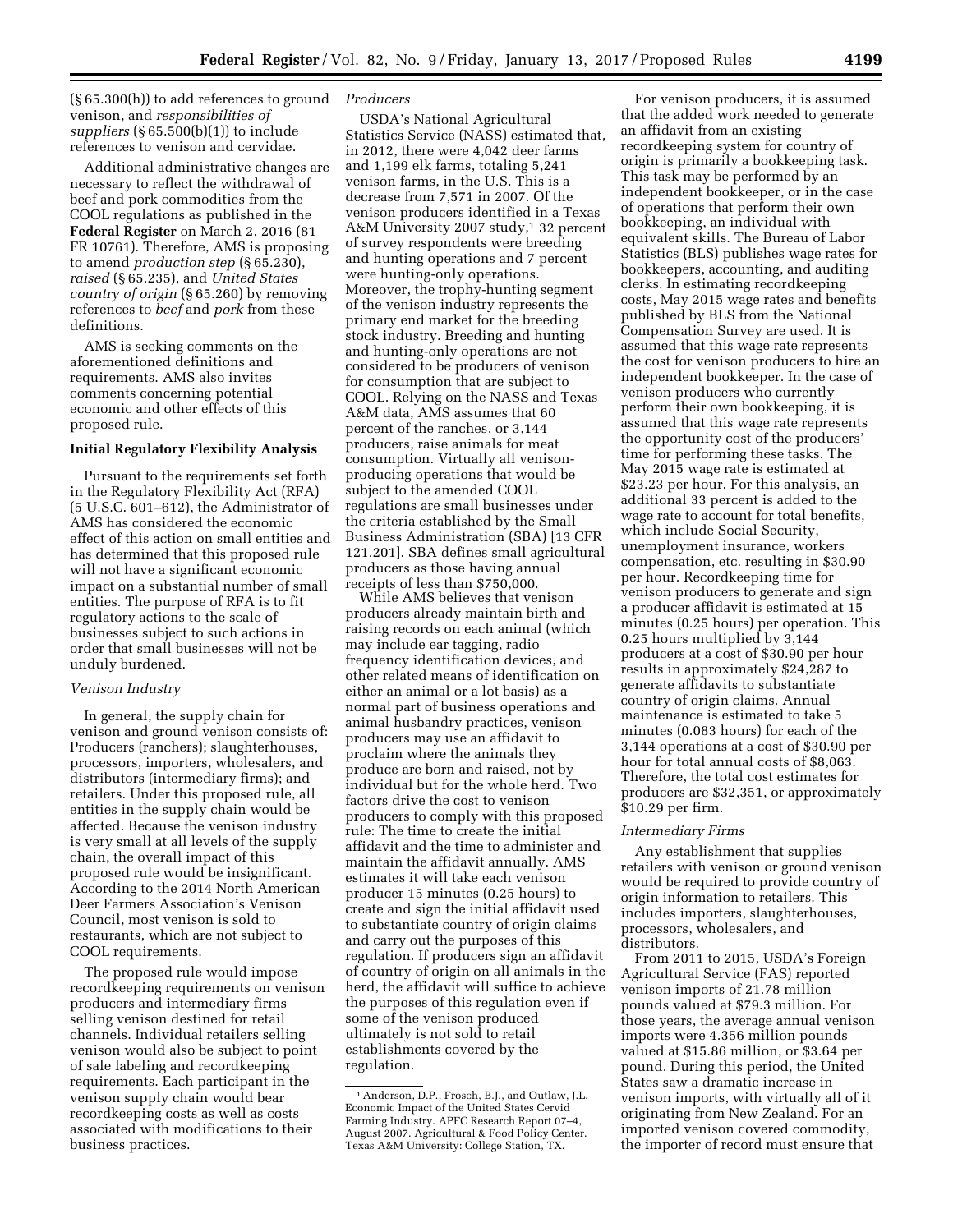records provide clear product tracking from the port of entry into the U.S. to the immediate subsequent recipient. In addition, the records must accurately reflect the country of origin in relevant U.S. Customs and Border Protection entry documents and information systems. Regulated firms must maintain records to verify the accuracy of COOL declarations for a period of one year from the date of the transaction (purchase or sale of animals for slaughter, or venison meat at each point in the supply chain). AMS expects that importers already maintain records mandated by other Federal Statutes (*e.g.,* Bioterrorism Act of 2002; Tariff Act of 1930) that would be sufficient to verify compliance with COOL.

Of intermediaries potentially affected by the proposed rule, SBA classifies as small those manufacturing firms with less than 500 employees and wholesalers with less than 100 employees. Therefore, approximately 93 percent of the general-line grocery wholesalers are small businesses. According to NASS' 2012 Economic Census, there were a total of 2,162 meat and meat products specialty wholesaler firms. Of these, 2,043 firms had less than 100 employees, meaning approximately 95 percent of meat wholesalers are small firms. That same Census reported that 2,354 out of 2,629 (90 percent) livestock processing and slaughtering firms were in operation and classified as small businesses. USDA's Food Safety Inspection Service (FSIS) reported that 577 FSIS-inspected establishments (22 percent) in the U.S. process (*i.e.,* slaughter and process or process-only) non-amenable species, which include venison.

Intermediaries are generally assumed to have prior experience with COOL compliance and are expected to have lower costs needed to meet the requirements of this proposed rule than they did when COOL was first implemented. Wholesalers would incur recordkeeping costs, costs associated with supplying country of origin information to retailers, costs associated with segmenting products by country of origin, and additional handling costs. Given that venison is such a small percentage of proteins on the market, it is estimated that few intermediaries handle venison meat for sale to retail.

Since virtually all intermediary firms are assumed to already have a recordkeeping system in place for other COOL covered commodities, it is estimated that one (1) hour will be required to add venison to the design at a cost of \$45 per firm. The initial recordkeeping costs are estimated by using the Label Cost Model developed

for the Food and Drug Administration (FDA) by RTI International for including additional country of origin information to a livestock processor's records (\$33.75 per hour with an additional 33 percent added to cover benefit costs for a total of \$45.00 per hour). While the cost will be higher for some firms and lower for others, it is believed that \$45 per hour represents a reasonable estimate of average cost for all firms. Based on this calculation, it is estimated that the initial recordkeeping costs for the 577 firms specializing in livestock processing and slaughtering of nonamenable species will be approximately \$25,965. Intermediaries such as handlers, processors, importers and wholesalers (except livestock processing and slaughtering) are considered to already have sufficient recordkeeping and documentation systems in place to convey COOL information for venison products. Thus, no recordkeeping, setup, and maintenance burden is estimated for these entities.

Maintenance activities will include inputting, tracking, and storing country of origin for venison. Since this is mostly an administrative task, the cost is estimated by using the May 2015 BLS wage rate from the National Compensation Survey for administrative support occupations (\$17.40 per hour with an additional 33 percent added to cover benefit costs for a total of \$23.14 per hour). This occupation category includes stock and inventory clerks and record clerks. Annual maintenance for venison processing and slaughter facilities is estimated to take 5 minutes (0.083 hours) at a cost of \$23.14 per hour, for a total annual cost of \$1,108. Total initial and maintenance costs for 577 livestock processing firms are estimated to be \$27,073, or \$46.92 per firm.

#### *Retailers*

According to the definition of *retailer*  under the Perishable Agricultural Commodities Act of 1930, the number of retailers that would be affected by this proposed rule is considerably smaller than the total number of retailers nationwide. There are 4,504 retail firms subject to mandatory COOL regulations. An estimated 88 percent (3,964 out of 4,504) of retail firms are considered small businesses.

Only a small percentage of the producers identified by the previously mentioned Texas A&M University 2007 study actually sell venison and an even smaller percentage sell venison products to retail stores subject to COOL. Venison meat is available through some specialty grocers and national chains that focus on 'natural'

meats. USDA's Economic Research Service supermarket sales data for venison and elk meat show that a total of 350,404 pounds were sold in supermarkets (the regulated retail firms subject to COOL) during the 5-year period from 2008 through 2012, or an average of 70,081 pounds per year. Average annual retail sales of venison are less than 2 percent of annual venison imports (70,000 divided by 4.4M pounds) without even accounting for domestic production. Most venison meat is consumed in restaurants, which are not subject to COOL requirements.

The number of retailers selling venison is a small subset of the COOLregulated retailer population. Retailers choosing to carry venison products would accrue additional recordkeeping costs associated with supplying country of origin information to consumers as well as additional handling costs. USDA estimates that 3 percent of retailers (135 firms out of 4,504 retailers in the U.S.) will carry venison. AMS estimates that 88 percent of these retailers will be small businesses, consistent with the overall retailer population.

It is estimated that each of the 135 retail firms will require one (1) hour to add venison to existing data management systems. The initial recordkeeping costs for retailers are estimated by using the same Label Cost Model developed for FDA by RTI International for including additional country of origin information to a retailer's records. It is assumed that limited information, such as one-color redesign of a paper document, will be sufficient to comply with the rule's recordkeeping requirements (total salary and benefit costs of \$45.00 per hour). Based on one hour per firm at \$45 per hour and 135 firms, initial recordkeeping costs at retail are estimated to be approximately \$6,075. The yearly storing and maintenance cost for retailers is estimated by using the May 2015 BLS wage rate from the National Compensation Survey for administrative support occupations (\$23.14 for wages plus benefits per hour). Annual maintenance for retail firms is estimated to take 30 minutes (0.5 hours) on average for 135 retail firms, because only a small subset, about 3 percent, of the 4,504 retailers will sell venison, at a cost of \$23.14 per hour for total annual maintenance costs of \$1,562. Total initial and maintenance costs for 135 retailers are estimated to be \$7,637.

Accordingly, the Administrator of AMS has conducted this Initial Regulatory Flexibility Analysis and has determined that this proposed rule will not have a significant economic impact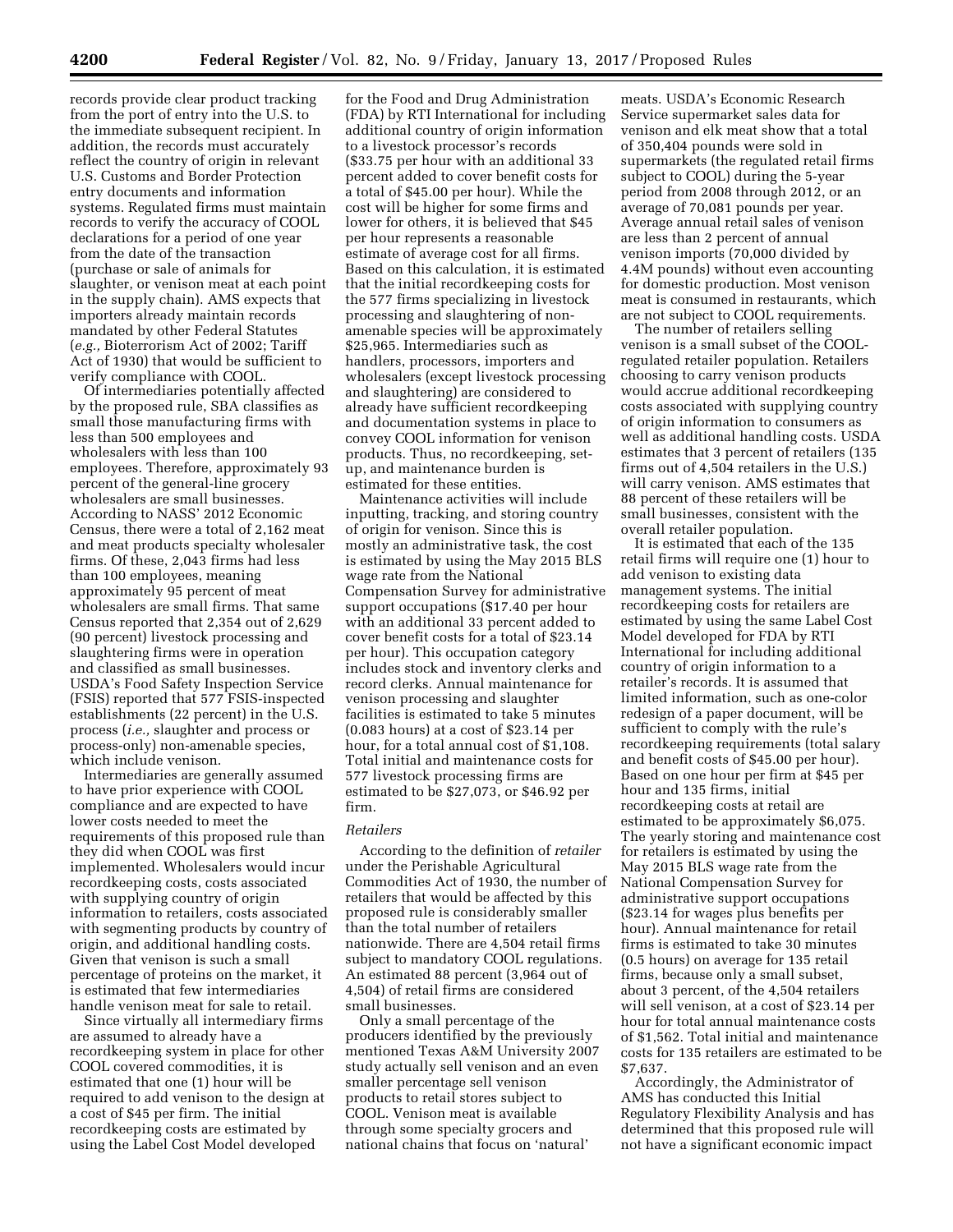on a substantial number of small entities. However, AMS invites comments concerning potential effects of this proposed rule.

AMS has considered any significant alternatives to this proposal that accomplish the statutory objectives and minimize the significant economic impact of the proposal on small entities. AMS does not believe there are other Federal rules that may duplicate, overlap, or conflict with the proposed rule. The effect of this proposed rule would be limited to a small number of firms that produce, process, and market venison. The only effective means of achieving the results mandated by the 2014 Farm Bill is through this proposed regulatory action.

#### **Paperwork Reduction Act**

In accordance with the Paperwork Reduction Act of 1995 (44 U.S.C. 3501– 3520) (PRA), AMS is requesting OMB approval for a new information collection to add venison as a COOL covered commodity. The overall total burden for initial set-up, annual storage, and maintenance to comply with reporting and recordkeeping requirements for 3,856 recordkeepers is estimated to be 1,873 hours. OMB previously approved information collection requirements associated with all other COOL covered commodities and regulated firms and assigned OMB control number 0581–0250. This proposed rule would increase the overall reporting and recordkeeping burden due to the anticipated increase in number of respondents from the venison industry. Therefore, a NEW information collection is required to carry out the requirements of this proposed rule. AMS intends to merge

this new information collection, upon OMB approval, into the approved 0581– 0250 collection.

Below, AMS has described and estimated the annual burden, *i.e.,* the amount of time and cost of labor, for entities to prepare and maintain information to participate in this proposed mandatory labeling program. AMS is committed to complying with the E-Government Act, to promote the use of the Internet and other information technologies to provide increased opportunities for citizen access to government information and services, and for other purposes. As with all mandatory regulatory programs, recordkeeping burdens are periodically reviewed to reduce information requirements and duplication by industry and public sector agencies. The Act, as amended, provides authority for this action.

*Title:* Mandatory Country of Origin Labeling Requirements for Venison Meat.

*OMB Number:* 0581–NEW. *Type of Request:* This is a NEW collection.

*Abstract:* The information collection requirements are essential to carry out this rule.

COOL provisions of the Act require retailers and suppliers of COOL covered commodities to verify the accuracy of COOL claims. Only records maintained in the course of the normal conduct of the business are required to serve as verification. This proposed rule would add this recordkeeping requirement for producers, intermediaries, and retailers of venison meat. This public reporting burden is necessary to ensure conveyance and accuracy of country of origin and method of production

declarations relied upon at the point of sale at retail. The public reporting burden also assures that all parties involved in supplying venison and ground venison meat to retail stores maintain and convey accurate information as required.

AMS believes that typical venison ranching operations have already developed much of the necessary recordkeeping (for example, birth, health, feeding records, and other documentation used to manage and identify the flock or herd) through normal animal husbandry and business practices. Furthermore, producer affidavits shall also be considered acceptable records that suppliers may utilize to initiate origin claims. Therefore, the estimated incremental costs for venison producers to supplement existing records with country of origin information will be relatively small per firm. Examples of initial or start-up costs would be any additional recordkeeping burden to record the required country of origin information and transfer this information to handlers, processors, wholesalers, or retailers via records used in the normal course of business.

Table 1 displays the estimated annual costs associated for venison producers, intermediaries, and retailers. This public reporting burden is necessary to ensure conveyance and accuracy of country of origin and method of production declarations relied upon at the point of sale at retail. The public reporting burden also assures that all parties involved in supplying covered commodities to retail stores maintain and convey accurate information as required.

TABLE 1—ESTIMATED INITIAL SET-UP AND ESTIMATED ANNUAL STORAGE MAINTENANCE COSTS ASSOCIATED WITH PAPERWORK BURDEN

| Initial & set-up costs (incurred one time only)                     | Firms      | Initial costs        |
|---------------------------------------------------------------------|------------|----------------------|
|                                                                     | 3.144      | \$24,287             |
|                                                                     | 577<br>135 | 25.965<br>6.075      |
|                                                                     | 3.856      | 56.327               |
| Annual Storing & Maintenance Costs (yearly maintenance cost burden) | Firms      | Maintenance<br>costs |
|                                                                     | 3.144      | 8.063                |
|                                                                     |            | $\Omega$             |
|                                                                     | 577        | 1.108                |
|                                                                     | 135        | 1.562                |
|                                                                     | 3,856      | 10,694               |
|                                                                     |            | 67.061               |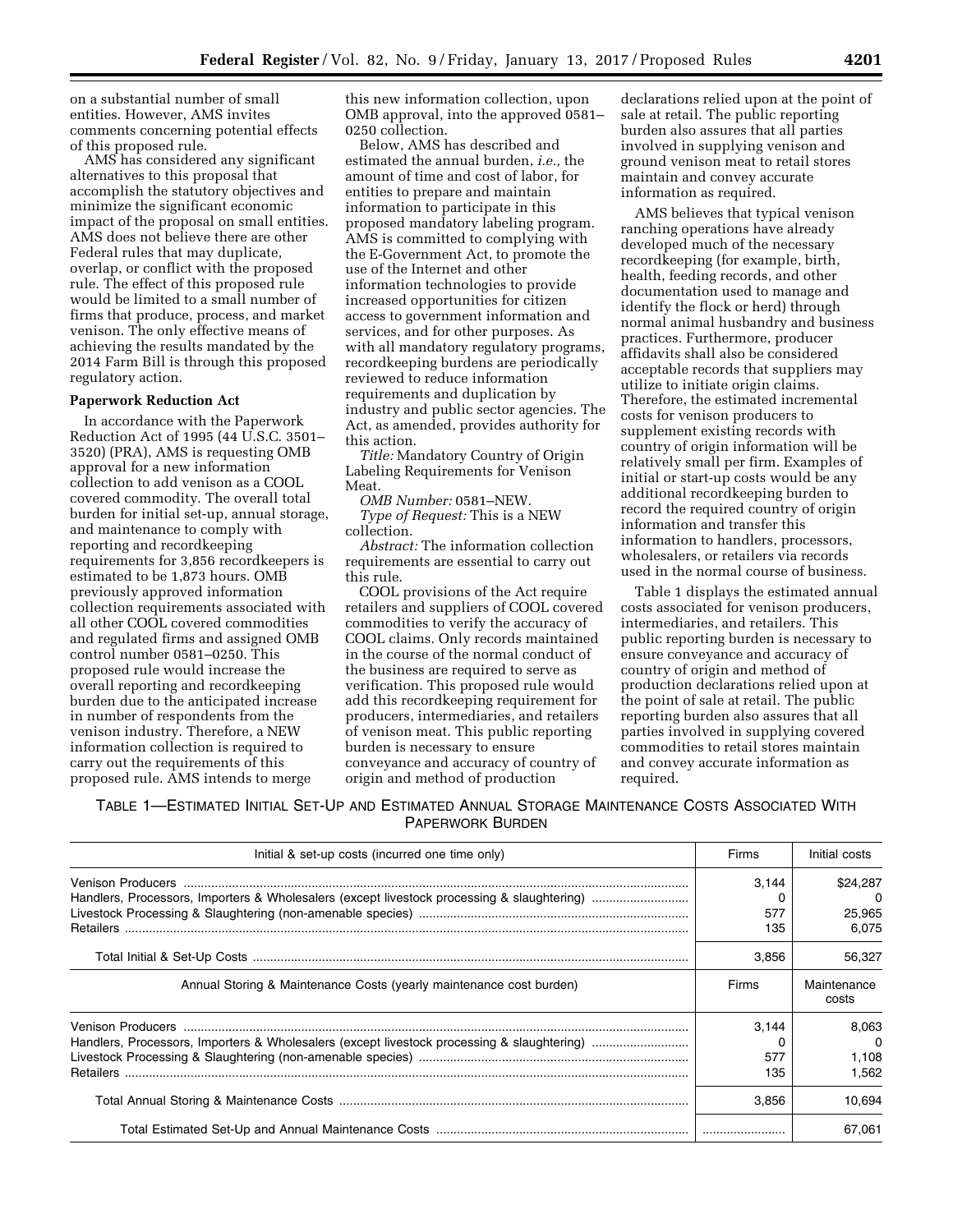The request for approval of the new information collection is as follows:

*Estimate of Burden:* Public reporting burden for initial set-up, recordkeeping, storage, and maintenance is estimated to average 14 minutes (0.24 hours) per response from all respondents (venison producers, livestock processers and slaughterers, and retailers).

# **Initial Set-Up Burden**

*Respondents:* Producers, processors, slaughterhouses, handlers, wholesalers, importers, and retailers of venison and ground venison meat.

*Estimated Number of Respondents:*  3,856.

*Estimated Number of Responses per Respondent:* 1.

*Estimated Total Annual Responses:*  3,856.

*Estimated Total Annual Burden on Respondents:* 1,498 hours.

# **Annual Storage Maintenance Burden**

*Respondents:* Producers, processors, slaughterhouses, handlers, wholesalers, importers, and retailers of venison and ground venison meat.

*Estimated Number of Respondents:*  3,856.

*Estimated Number of Responses per Respondent:* 1.

*Estimated Total Annual Responses:*  3,856.

*Estimated Total Annual Burden on Respondents:* 376 hours.

*Comments are invited on:* (1) Whether the proposed collection of information is necessary for the proper performance of the functions of AMS, including whether the information will have practical utility; (2) the accuracy of AMS' estimate of the burden of the proposed collection of information including the validity of the methodology and assumptions used; (3) ways to enhance the quality, utility, and clarity of the information to be collected; and (4) ways to minimize the burden of the collection of information on those who are to respond, including the use of appropriate automated, electronic, mechanical, or other technological collection techniques or other forms of information technology.

All responses to this notice will be summarized and included in the request for OMB approval. All comments will become a matter of public record. A 60 day period is provided to comment on the information collection burden. Comments should reference OMB No. 0581–NEW and be sent to Julie Henderson, Director, COOL Division; Livestock, Poultry, and Seed Program, Agricultural Marketing Service, USDA; Room 2614–S, STOP 0216; 1400 Independence Avenue SW.,

Washington, DC 20250–0216; telephone (202) 720–4486; or email *[COOL@](mailto:COOL@ams.usda.gov) [ams.usda.gov.](mailto:COOL@ams.usda.gov)* All comments received will be available for public inspection. All responses to this proposed rule will be summarized and included in the request for OMB approval. All comments will become a matter of public record.

Comments concerning the information collection under PRA should also be sent to the Desk Officer for Agriculture, Office of Information and Regulatory Affairs, Office of Management and Budget, Washington, DC 20503.

# **List of Subjects in 7 CFR Part 65**

Agricultural commodities, Food labeling, Meat and meat products, Reporting and recordkeeping requirements.

For the reasons stated in the preamble, AMS proposes to amend 7 CFR part 65 as follows:

# **PART 65—COUNTRY OF ORIGIN LABELING OF LAMB, CHICKEN, GOAT, AND VENISON MEAT, PERISHABLE AGRICULTURAL COMMODITIES, MACADEMIA NUTS, PECANS, PEANUTS, AND GINSENG**

■ 1. The authority citation for 7 CFR part 65 continues to read as follows:

**Authority:** 7 U.S.C. 1621 *et seq.* 

■ 2. Revise the part heading of 7 CFR part 65 as set forth above.

 $\blacksquare$  3. Add § 65.117 to read as follows:

#### **§ 65.117 Cervidae.**

*Cervidae* means any one of the various species that are raised for the production of venison meat, such as whitetail deer, elk, fallow deer, axis deer, sika, red deer (maral), musk deer, rusa deer, antelope, nilgai, pronghorn, reindeer, and caribou.

 $\blacksquare$  4. Amend § 65.135 by revising paragraphs (a)(1) and (2) to read as follows:

#### **§ 65.135 Covered commodity.**

 $(a) * * * *$ 

(1) Muscle cuts of lamb, chicken, goat, and venison;

(2) Ground lamb, ground chicken, ground goat, and ground venison;

\* \* \* \* \* ■ 5. Add § 65.178 to read as follows:

#### **§ 65.178 Ground Venison.**

*Ground venison* means comminuted venison of skeletal origin that is produced in conformance with all applicable Food Safety and Inspection Service labeling guidelines.

■ 6. Revise § 65.230 to read as follows:

# **§ 65.230 Production step.**

*Production step* means, in the case of lamb, chicken, goat, and venison, born, raised, or slaughtered.

■ 7. Revise § 65.235 to read as follows:

#### **§ 65.235 Raised.**

*Raised* means, in the case of lamb, chicken, goat, and venison, the period of time from birth until slaughter or in the case of animals imported for immediate slaughter as defined in § 65.180, the period of time from birth until date of entry into the United States.

■ 8. Revise § 65.250 to read as follows:

#### **§ 65.250 Slaughter.**

*Slaughter* means the point in which a livestock animal (including chicken and cervidae) is prepared into meat products (covered commodities) for human consumption. For purposes of labeling under this part, the word *harvested* may be used in lieu of slaughtered.

■ 9. Amend § 65.260 by revising paragraph (a) to read as follows:

#### **§ 65.260 United States country of origin.**

\* \* \* \* \*

(a) Lamb, chicken, goat, and venison: \* \* \* \* \*

 $\blacksquare$  10. Add § 65.270 to read as follows:

#### **§ 65.270 Venison.**

*Venison* means meat produced from animals in the cervidae family.

■ 11. Amend § 65.300 by revising paragraph (h) to read as follows:

# **§ 65.300 Country of origin notification.**

\* \* \* \* \* (h) *Labeling Ground Lamb, Ground Goat, Ground Chicken, and Ground Venison.* The declaration for ground lamb, ground goat, ground chicken, and ground venison covered commodities shall list all countries of origin contained therein or that may be reasonably contained therein. In determining what is considered reasonable, when a raw material from a specific origin is not in a processor's inventory for more than 60 days, that country shall no longer be included as a possible country of origin. \* \* \* \* \*

 $\blacksquare$  12. Amend § 65.500 by revising paragraph (b)(1) to read as follows:

### **§ 65.500 Recordkeeping requirements.**

\* \* \* \* \* (b) \* \* \* (1) Any person engaged in the business of supplying a covered commodity to a retailer, whether directly or indirectly, must make available information to the buyer about the country(ies) of origin of the covered commodity. This information may be provided either on the product itself, on